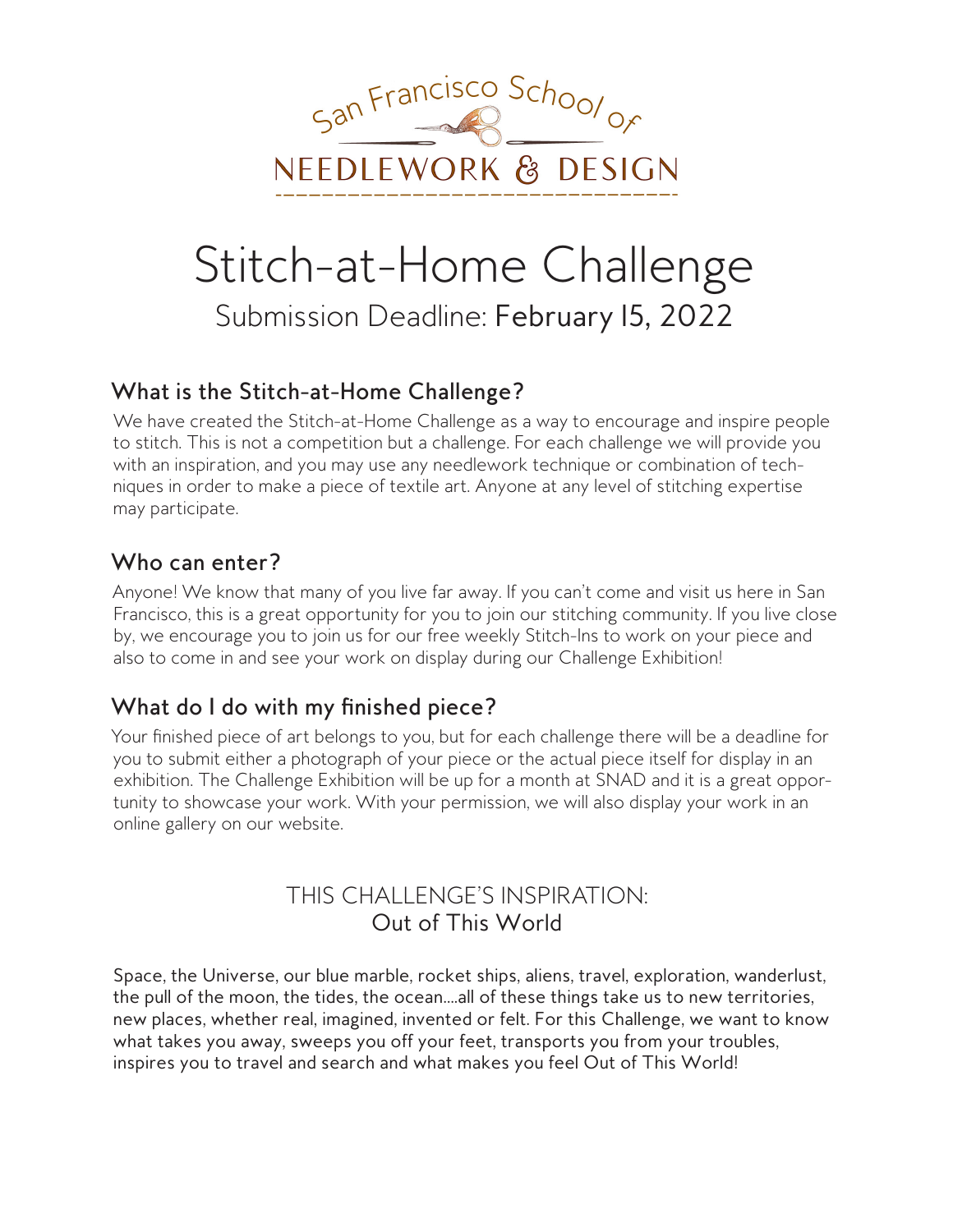# **RULES:**

- I. You must create a new piece for this challenge. Old artworks created before the announcement of this challenge will not be included in the exhibit.
- 2. You may use any needlework technique you like. Examples include: embroidery, appliqué, quilting, or goldwork. You may also include mediums other than needlework if you wish (e.g. paint, woodwork) but your piece must include some needlework.
- 3. Size: Your piece may be any size you choose; however, if it is extremely large we may not be able to hang your piece in our exhibit due to size restraints.
- 4. Each Participant needs to fill out a two-part entry form. See entry form section below for details
- 5. Your piece needs no special finishing or framing.
- 6. The deadlines and information on submitting your piece are detailed below. Please email us a photo of your completed piece.
- 7. Have fun!

# **ENTRY FORM:**

All participants must fill out a two-part online entry form.

Before you begin stitching, please fill out Part I. This is a short form that helps us to keep track of how many participants we should be expecting. To access Part I, copy and paste this link into your browser:

#### https://forms.gle/r|W4mEv24KmxDobbA

After your piece is completed and you are ready to submit, please fill out Part 2. This part of the entry form asks questions about your piece (title, description, etc.) and needs to be completed if you want to be included in our exhibition. To access Part 2 - copy and paste this link into your browser:

https://forms.gle/a|2M|8Chg|2IKLic9

# **DEADLINE:**

ALL ONLINE SUBMISSIONS (completing your piece and emailing the photo of it) MUST BE RECEIVED BY FEBRUARY 15, 2022.

ALL HANGING THREAD GALLERY SUBMISSIONS MUST BE RECEIVED BY MARCH 15. 2022.